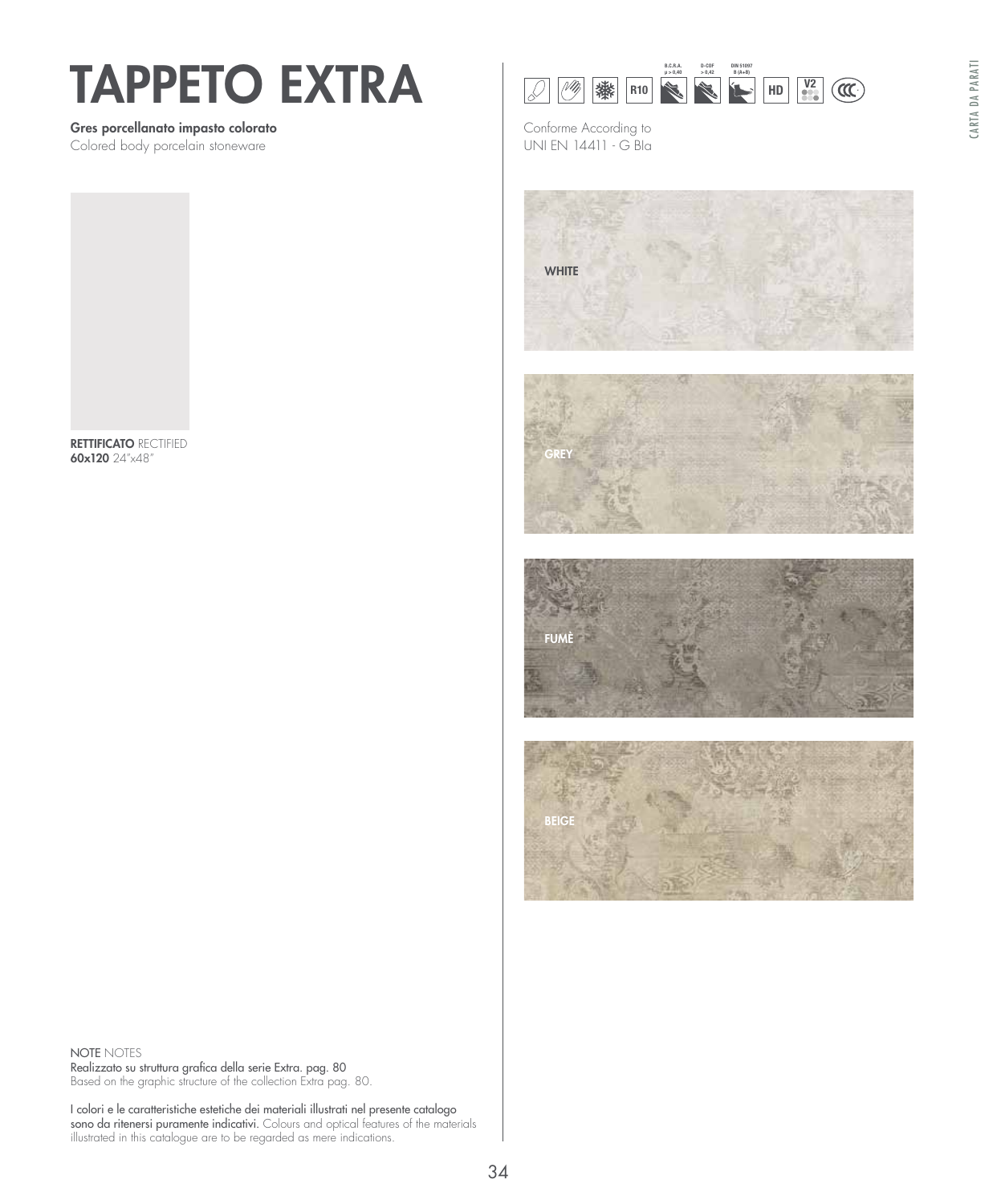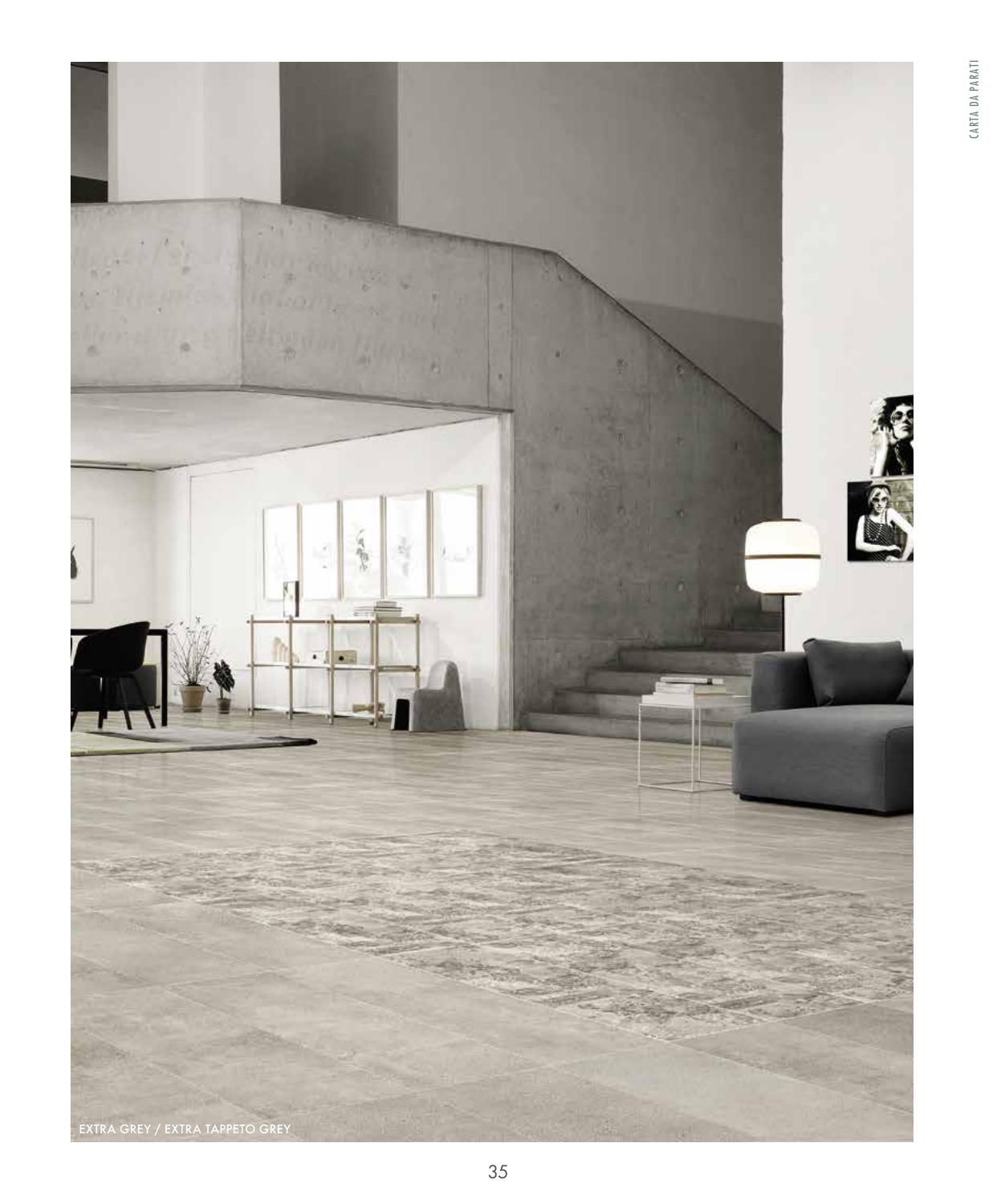## TAPPETO EXTRA WHITE TAPPETO EXTRA GREY

EX6013/2 ■ Tappeto Extra White **60x120 cm Rett.** 24"x48" Rect. 2

6



 $\circledcirc$ 

EX6011/2 ■ Tappeto Extra Grey **60x120 cm Rett.** 24"x48" Rect.  $2^{\circ}$ 

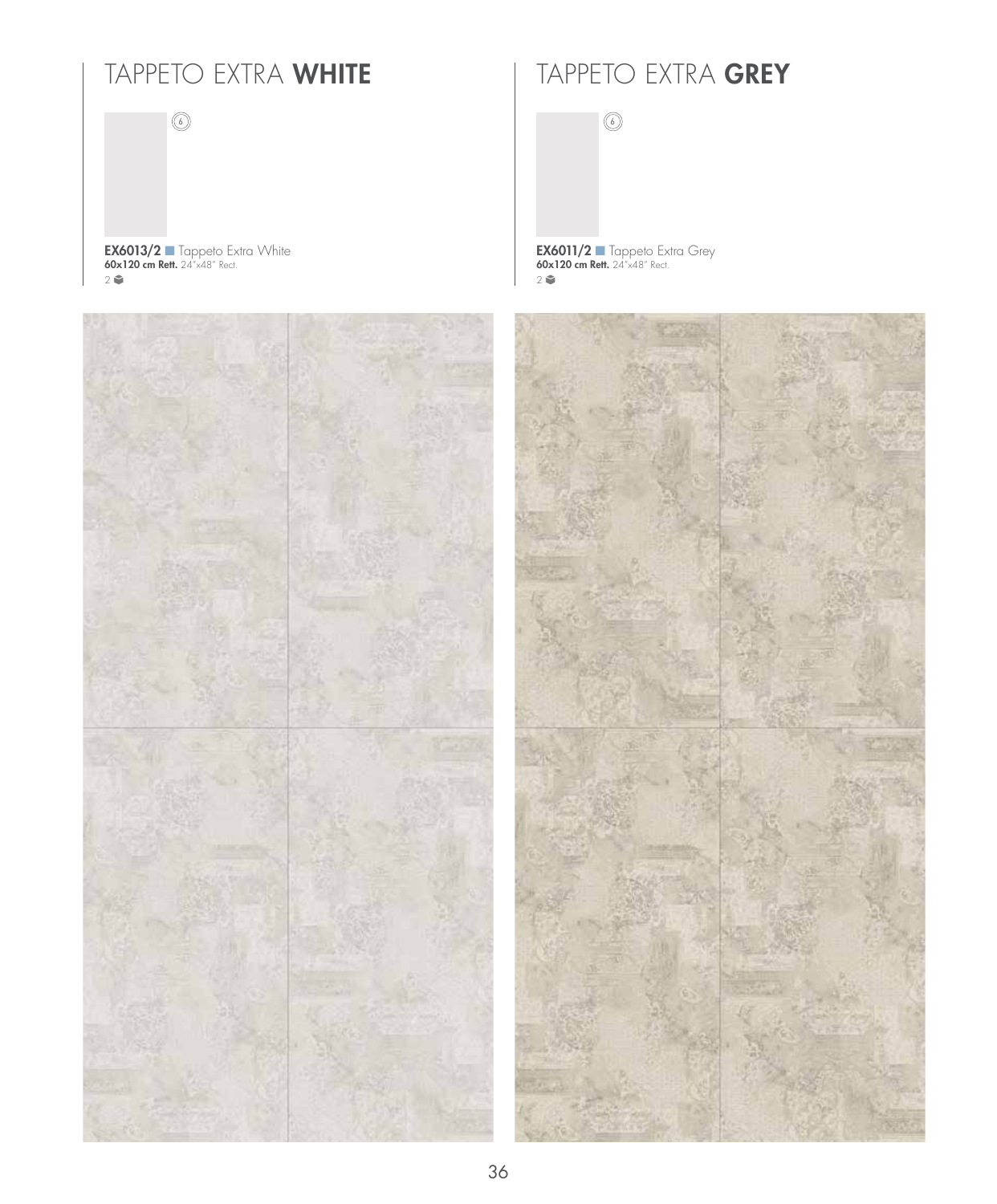### TAPPETO EXTRA FUMÈ | TAPPETO EXTRA BEIGE

EX6012/2 ■ Tappeto Extra Fumè **60x120 cm Rett.** 24"x48" Rect.  $2<sup>o</sup>$ 

 $\circledcirc$ 



 $\circledS$ 

EX6010/2 ■ Tappeto Extra Beige **60x120 cm Rett.** 24"x48" Rect.  $2$ 

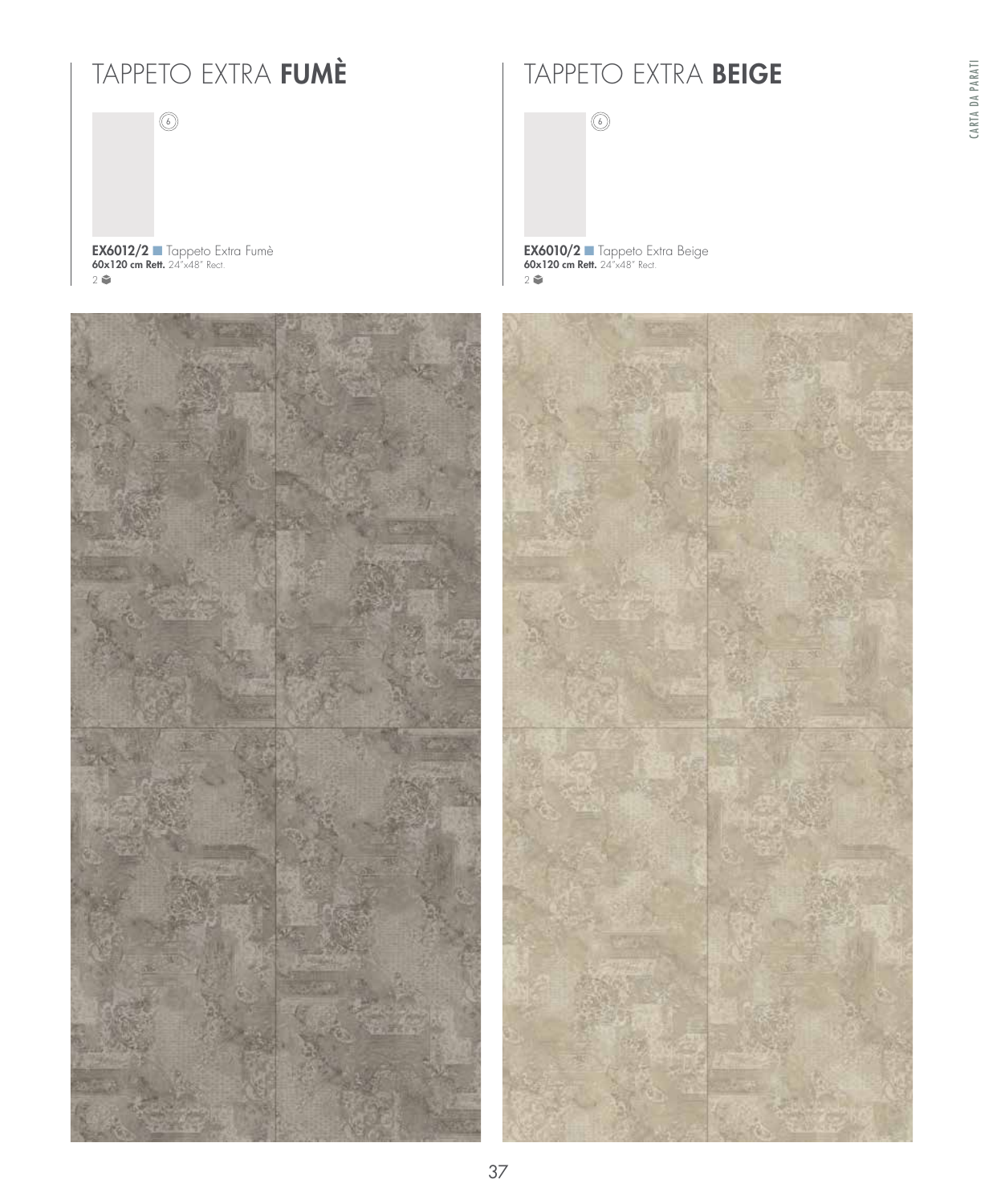### TAPPETO EXTRA



EXTRA WHITE / EXTRA TAPPETO WHITE / EXTRA MOSAICO WHITE